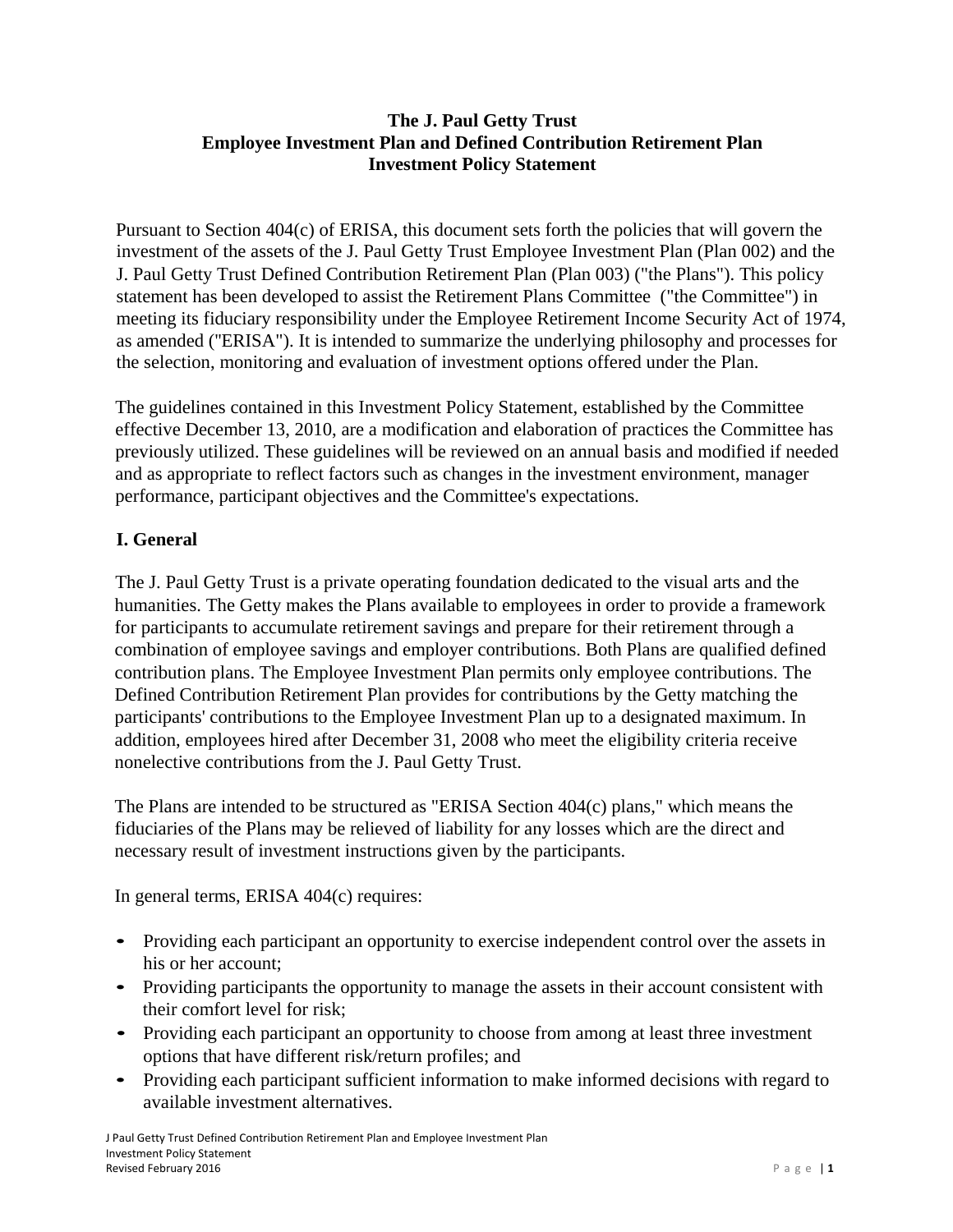The Plans offer a variety of investment alternatives which have different levels of risk and potential return. Individual participants can invest in a manner that reflects their individual circumstances and investment objectives.

## **II. Roles and Responsibilities**

#### Board of Trustees ("the Board")

The members of the Board of Trustees are responsible for general oversight of the investment activities of the Getty. The Board relies on the recommendations of its Investment Committee and delegates specific duties to it relating to investments. The Board relies on the recommendations of its Compensation Committee relating to employee benefit programs. The Board appoints members of the Retirement Plans Committee to administer and operate the Plans.

#### Retirement Plans Committee ("the Committee")

Members of the Committee are "fiduciaries" as defined by ERISA and are assigned to this Committee as directed in the Committee's Charter. The duties and responsibilities of the Committee include:

- Developing, reviewing and revising the Plans' investment policies;
- Selecting the trustees, custodians, annuity issuers, recordkeepers and the investment options;
- Evaluating individual investment option performance on a quarterly basis and authorizing changes to the investment options, if necessary;
- Determining the default investment options for assets in the Plans that are without specific investment directions; and
- Reporting recommended material changes to the Board of Trustees Compensation Committee for approval.

#### Investment Service Provider(s)

The Investment Providers for the Plans include the administrator/trustee and outside consultant. The Investment Providers work together and separately and are responsible for:

- Communicating with and reporting to the Committee on a regular basis;
- Notifying the Committee of any issue that may impact the investment of the Plans' assets (e.g., change in ownership, professional staff, investment philosophy and/or process);
- Investing and managing Plan assets with the care, skill, prudence, and diligence that a prudent investment professional would exercise in the investment of those assets; and
- Meeting as requested with the Committee to discuss investment plan strategy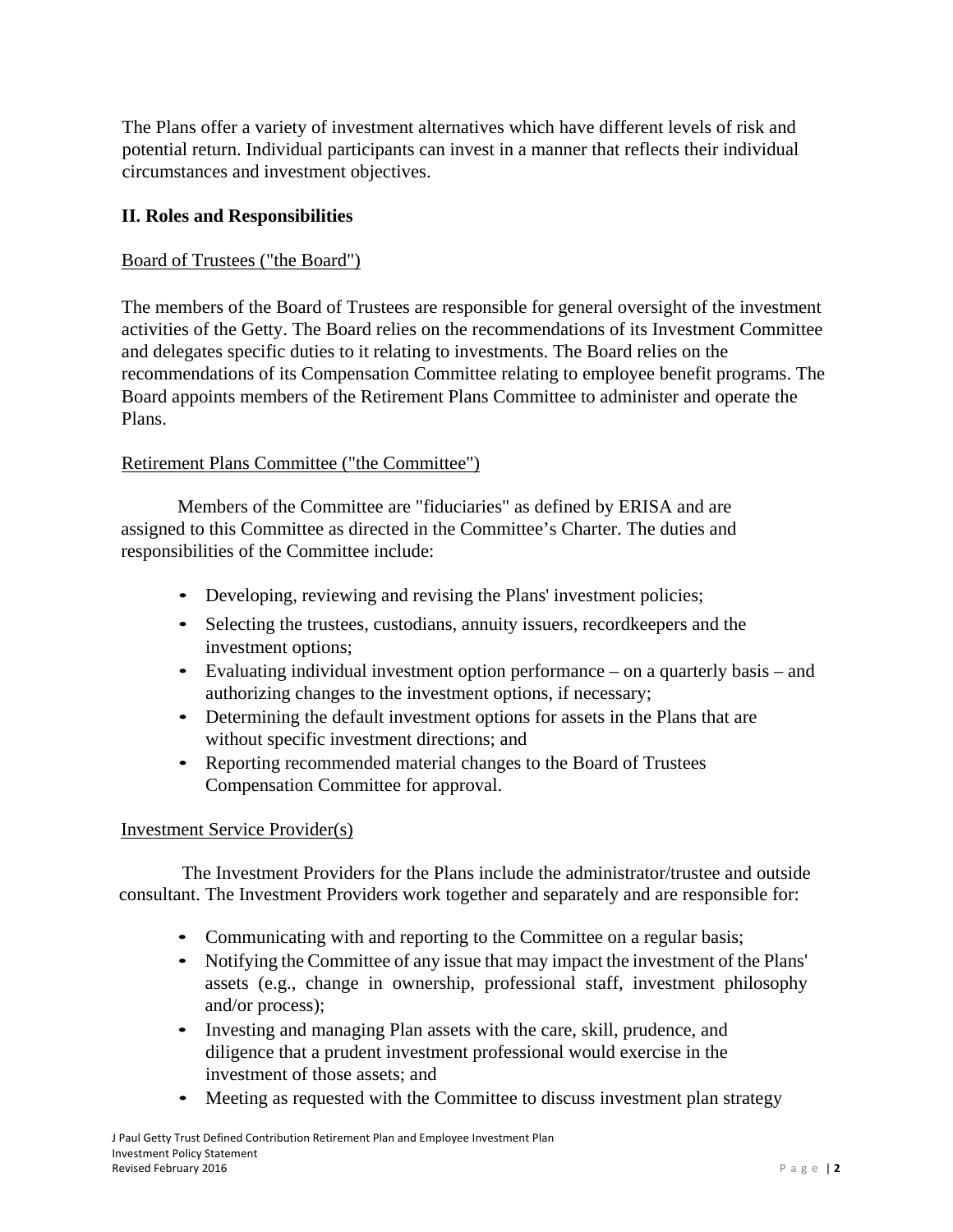and review past performance of individual funds.

## Participants

It is the individual participant's responsibility to:

- Review sufficient information to make informed decisions with regard to the investment options available to him or her in the Plans; and
- Give investment instructions for his or her account balance and future contributions to the identified plan recordkeeper.

# **III. Investment Policy**

Investment options have been selected that:

- Cover a risk/return spectrum of appropriate investment classes;
- Are distinguishable and have distinct risk/return characteristics;
- Are diversified and professionally managed;
- Charge fees that are reasonable for the asset class and investment style; and
- Provide the participant with the opportunity to structure a portfolio with risk and return characteristics at any point within a normally appropriate range of investment strategies.

In order to provide appropriate investment alternatives for the participants, investments in at least the following asset classes will be made available:

- Money Market Funds: These fund assets are invested in a diversified portfolio of money market instruments.
- Balanced and Lifecycle Funds: These fund assets are invested among stocks, bonds, and money market funds, and are to be designed to realize the benefits of strategic asset allocation among these asset classes, with different distinct risk return characteristics.
- Domestic Equity Funds: These fund assets include an array of domestic equity funds that will provide participants with the ability to invest in funds that differ in investment style (growth vs. value) and capitalization bias (large cap, mid cap, small cap.) Further, equity alternatives may be offered that strive to match or exceed appropriate stock market indices.
- Bond Funds: These fund assets are invested in debt securities.
- International Equity Funds: These funds invest in securities issued in countries outside the U.S. Some diversify their investments across a broad range of markets and securities, while others target a particular region.